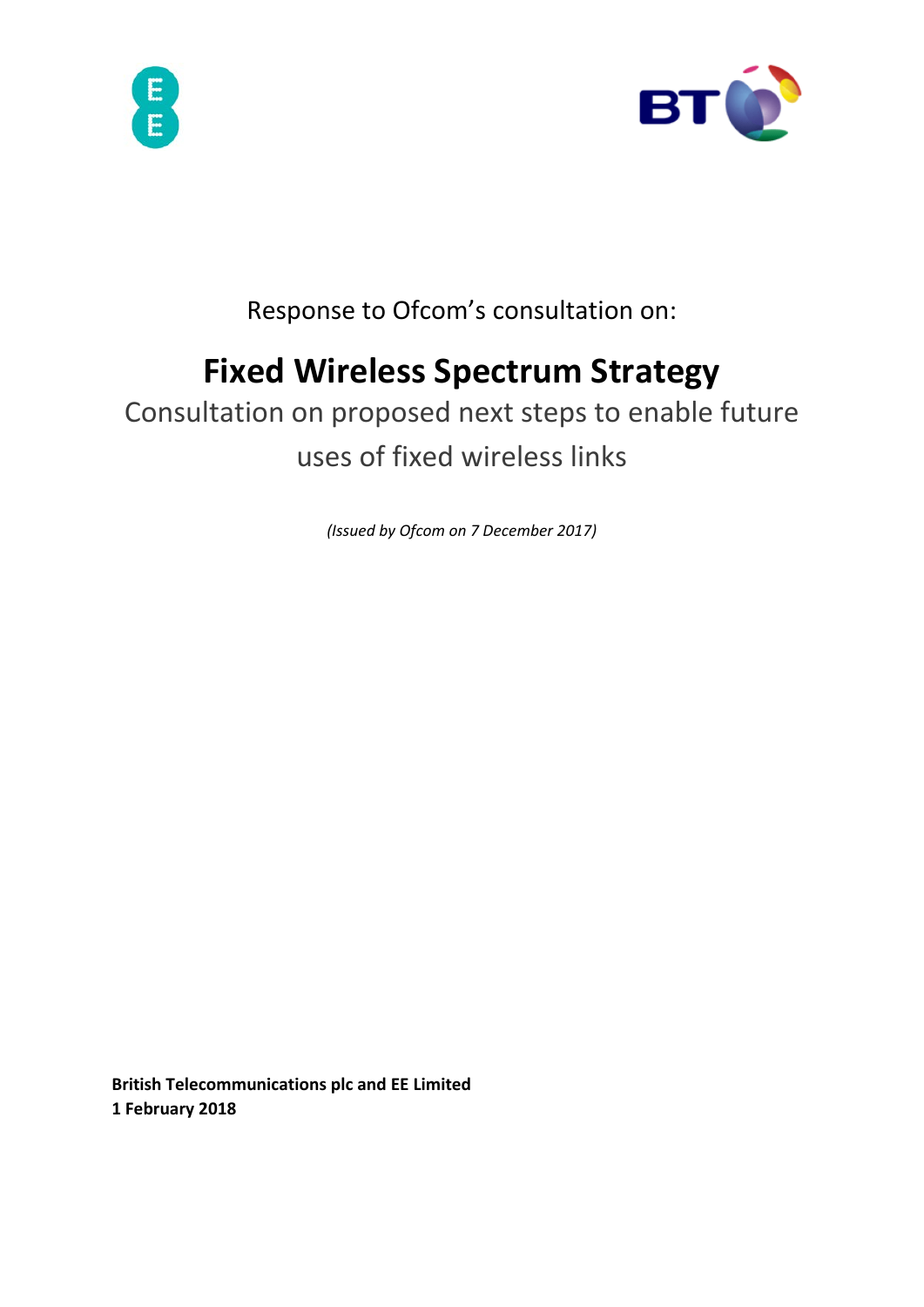## **Executive Summary**

- 1. BT/EE welcomes this opportunity to comment on Ofcom's Fixed Wireless Spectrum Strategy. We make extensive use of fixed links spectrum, with extensive deployments of microwave and millimetre wave fixed links throughout the UK, predominantly for mobile network base station backhaul (for EE and other MNOs). These fixed links operate in most of the various frequency bands that Ofcom manages, as well as in the 32GHz spectrum that Ofcom awarded by auction that we self-manage.
- 2. For the "traditional" fixed link bands (i.e. < 40GHz) we would welcome reduced timescales for obtaining licences. We understand that Ofcom sometimes struggles to achieve its goal of 42 days, but even this target we find is often too long compared with the timescales our external customers on occasion require. If Ofcom were able to speed up and ideally further automate the licensing process this would be welcomed. We believe this point has wide industry support as it has been supported within UK Spectrum Policy Forum discussions.
- 3. BT/EE intends to make increasing use of the higher mmWave bands for mobile base station connections as we continue to evolve our mobile network architecture. We have ongoing trials of V band (60GHz). We have completed trials of E band (70/80 GHz) and are currently completing our vendor selection.
- 4. BT/EE has no objection to Ofcom's proposal to make the full range of V band (57-66GHz) licence-exempt and to enable point to multipoint / mesh networks in addition to point-to-point use.
- 5. BT/EE is interested in utilising W band (92 115GHz) and D band (130 175 GHz) within our future mobile network architecture as the very wide bandwidths available and propagation characteristics of these bands appear suitable for this purpose. BT/EE encourages Ofcom to develop a suitable authorisation regime for W-band and D-band given the essential role these bands could play to realise truly dense and heterogeneous mobile networks within the 5G vision.
	- a. We propose that W-band is authorised using an online system that confirms licences immediately they are applied for. This would facilitate rapid deployment of large numbers of base stations if required in future.
	- b. We propose that a substantial portion of the D band spectrum should be block allocated to UK national mobile operators for self-management of their assigned blocks (should they request it). This should be feasible given the very large available bandwidth. It could help kick-start the use of this spectrum as it would support operators in their development of innovative solutions and would allow them to manage interference while rapidly deploying mobile network infrastructure without the need to request individual licences.
	- 6. Finally, although spectrum pricing is not addressed in this consultation, we take the opportunity to emphasize that the spectrum pricing policy needs to promote efficient use of the fixed links spectrum while not discouraging its use altogether. We see no reason to increase fees in the traditional fixed links bands (indeed there may be a case to reduce them, particularly in rural areas where demand for spectrum is low). For the higher millimetre wave bands, given the level of demand and available supply, as well as the desirability to promote innovation, we consider that where fees are charged these should be based on cost recovery.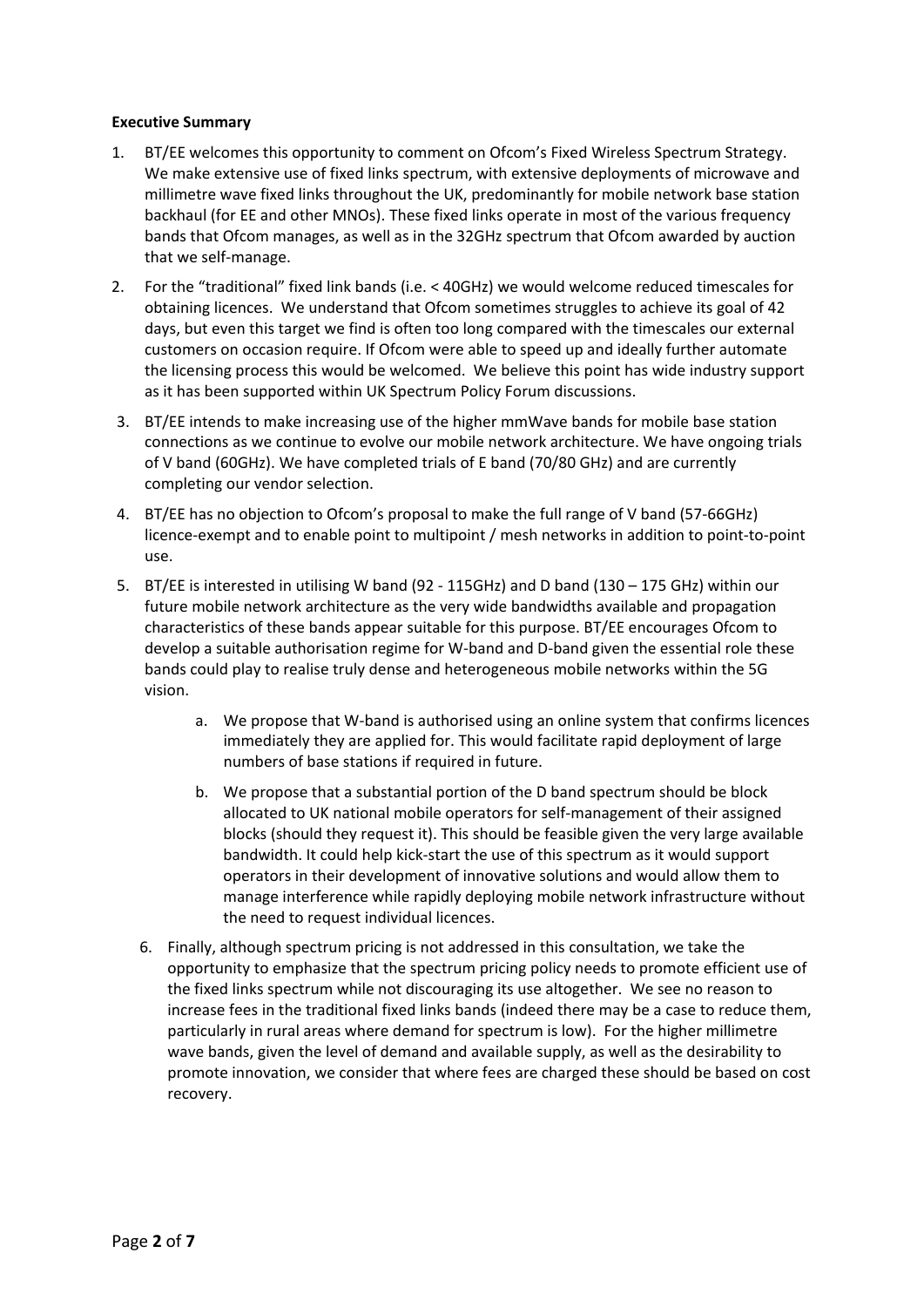# **1. Introduction**

BT/EE welcomes this opportunity to comment on Ofcom's Fixed Wireless Spectrum Strategy, having contributed to the earlier call for input and given our continued interest in the higher mmWave bands that are the focus of this consultation.

BT/EE makes extensive use of fixed links spectrum bands, with extensive deployments of microwave and millimetre wave fixed links throughout the UK. These fixed links operate in most of the various frequency bands that Ofcom manages, as well as in the 32GHz spectrum that Ofcom awarded by auction that we self-manage. The main application is access network connectivity, predominantly to deliver mobile base station backhaul to national Mobile Network Operators, but we also have some microwave fixed links in the core transmission networks in rural areas. MBNL, EE's JV with Three, similarly makes very extensive use of fixed links spectrum on which the operation of our own national mobile network also relies.

Below we set out BT/EE's future requirements and priorities in relation to fixed links spectrum, as well as our response to the specific questions that Ofcom has posed.

# **2. Our future fixed Wireless spectrum priorities and requirements**

# **Bands below 40GHz**

For the "traditional" fixed link bands (i.e. < 40GHz) our main concern at present is in relation to the timescales for obtaining licences. Ofcom notes on its website that there may be delays in issuing licences due to high volume of work but aims to meet its target timescale of a maximum of 42 days to issue licences. But even this target timescale we find is often too long compared with the timescales our external customers on occasion require and it is not always achieved<sup>[1](#page-2-0)</sup>. If Ofcom were able to generally speed up or further automate the licensing process this would therefore be welcomed. We believe this point has wide industry support as it has been supported within UK Spectrum Policy Forum discussions.

## **Bands above 40GHz**

BT/EE intends to make increasing use of the higher mmWave bands for mobile base station connections as we continue to evolve our mobile network architecture.

We have ongoing trials of V band (60GHz) with University of Salford and the supplier NEC to understand propagation issues and have completed trials of E band (70/80 GHz) and are currently completing our vendor selection.

BT/EE has no objection to Ofcom's proposal to make the full range of V band (57-66GHz) licenceexempt and to enable point to multipoint / mesh networks in addition to point-to-point use.

We are interested in utilising W band (92 - 115GHz) and D band (130 – 175 GHz) within our future mobile network architecture as the very large bandwidths available and propagation characteristics of these bands appear suitable for this purpose. D band is of interest because it could support extremely high capacity fixed links that will be relevant to future 5G developments.

BT/EE encourages Ofcom to develop a suitable authorisation regime for W-band and D-band given the essential role these bands could play to realise truly dense and heterogeneous mobile networks within the 5G vision.

<span id="page-2-0"></span> $1$  By way of example, two recent licence applications took 49 days and two others requested over 42 days ago remain outstanding at the time of writing.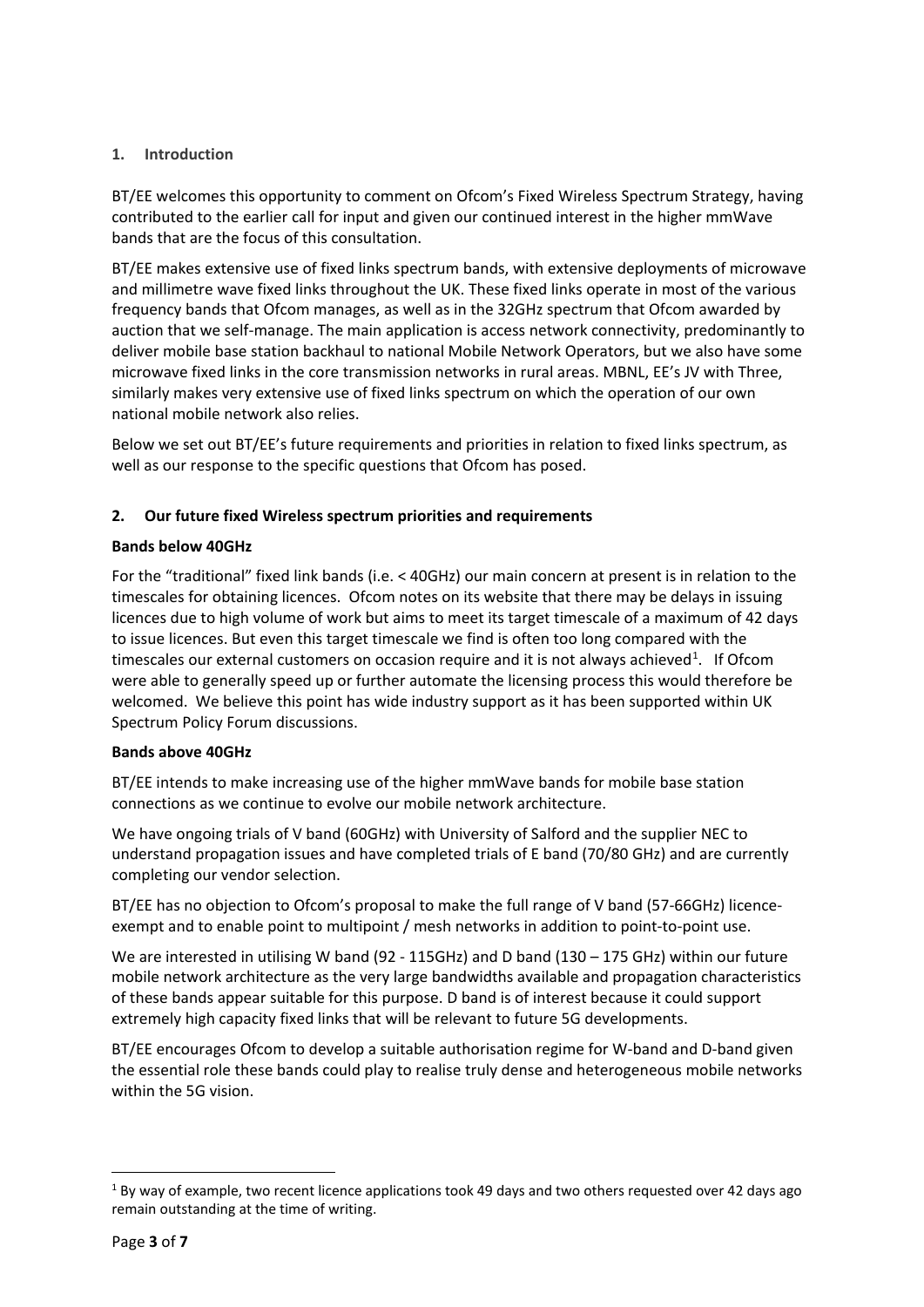- a. We propose that W-band is authorised using an online system that confirms licences immediately they are applied for. This would facilitate rapid deployment of large numbers of base stations if required in future.
- b. We propose that a substantial portion of the D band spectrum should be block allocated to the UK national mobile operators for self-management of their assigned spectrum blocks (should they request it, and subject to periodic reviews to verify progress of deployments). This should be feasible given the very large available bandwidth and could help kick-start the use of this spectrum as it would support operators in their development of innovative solutions and would allow them to manage interference while rapidly deploying mobile network infrastructure without the need to request individual licences. If there is evidence of demand from other parties beyond the national MNOs, assignments could be made on a first come first serve basis and block assignments also considered if suitably justified to Ofcom (again reviewed on a regular basis to verify progress of deployments). Such an approach was used successfully in the past in the 38GHz band in the early stages of its exploitation.

## **Spectrum fees**

Spectrum pricing is not addressed in this consultation but has been the subject of previous consultation. We are content that the matter remains on hold while other policy issues impacting fixed links spectrum are resolved, such as bands for 5G. However, we take the opportunity to highlight the desirability that the future spectrum pricing regime promotes efficient use of the fixed links spectrum while not discouraging its use altogether. We see no reason to increase fees in the traditional fixed links bands (indeed there may be a case to reduce them, particularly in rural areas). For the higher millimetre wave bands, given the balance of demand and supply and the desirability to promote innovation, we consider that where fees are charged these should be based on cost recovery.

**2. Responses to the consultation questions**

## **Question 1:**

Do you agree that we have identified the key drivers likely to have a significant impact on the spectrum demand for fixed wireless links? If not, please provide further detail and evidence to support your answer.

Do you have other comments to make/points to raise with us on these issues?

We agree with Ofcom's assessment of key drivers of future fixed link demand. In particular the requirements arising from implementation of 5G and mobile network densification will introduce specific requirements in terms of required bandwidths and network topologies for which higher mmWave bands may be particularly suitable.

## **Question 2:**

Do you agree with our conclusions on spectrum implications and our proposed strategy/next steps for each band?

Are there any other considerations of significance that you feel we should have included or do you have other comments to make/points to raise with us on these issues? Please provide as much detail as possible to support your answer.

We agree with Ofcom's assessment and strategy for each of the fixed link bands. In particular we support the need to initiate change where there is a clear benefit to do so in the interests of the UK and deriving greatest benefit from the use of spectrum. In particular we support the early clearance of the 3.6-3.8GHz band for 5G and encourage Ofcom to support this process, including efforts to accommodate displaced fixed links in other spectrum where feasible.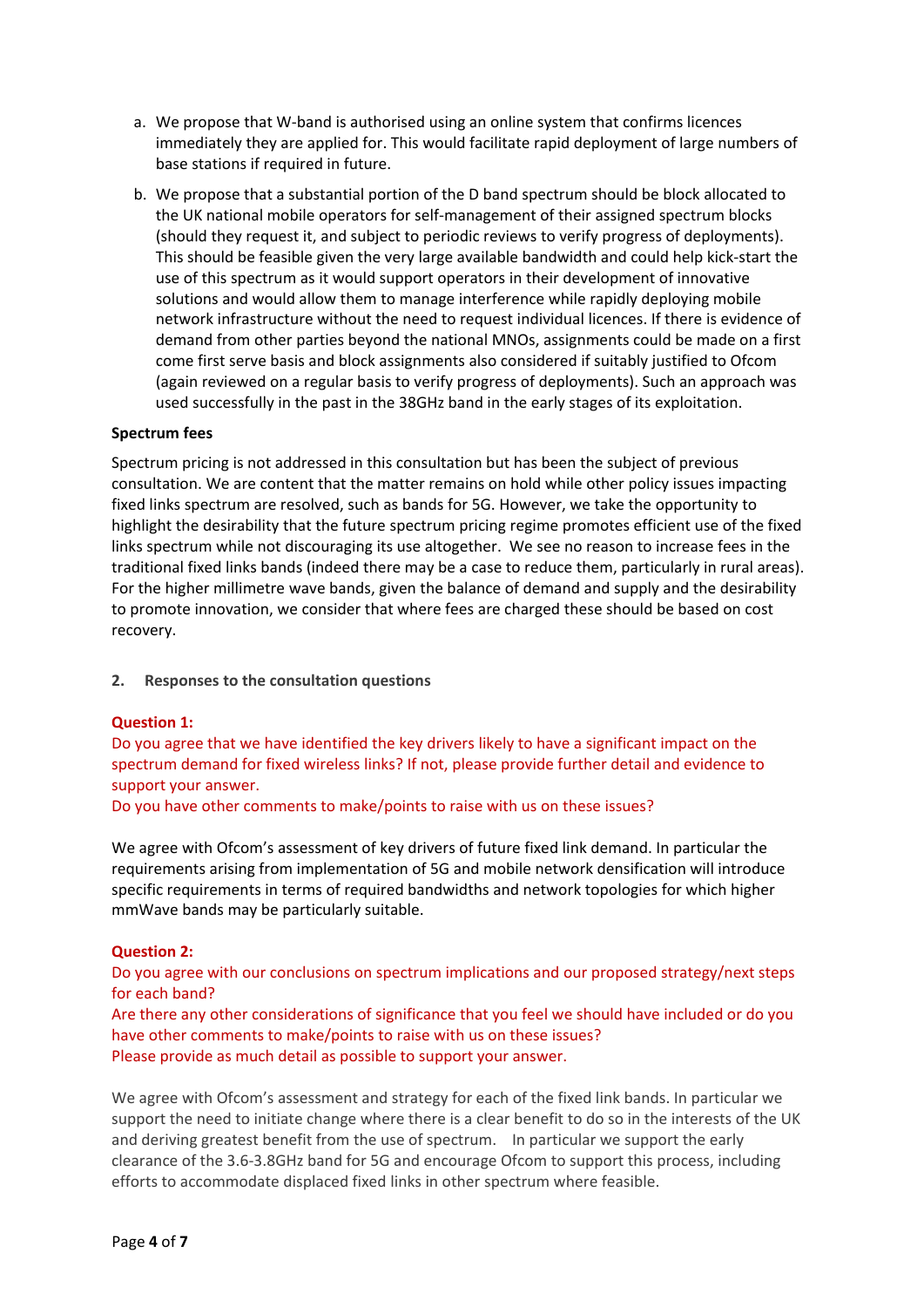BT/EE has no objection to Ofcom's proposal to make the full range of V band (57-66GHz) licenceexempt and to enable point to multipoint / mesh networks in addition to point-to-point use. We welcome the intention to authorise W-band and D-band (our views on how W-band and D-band should be authorised are set out in section 2 above).

### **Question 3:**

Do you agree with the items we've identified for further consideration? Are there any other significant areas that you believe should be included? If so, please include all necessary evidence to support your view.

Yes, we agree with the list of items that Ofcom has identified for further consideration and provide our views on these matters in our responses to the specific questions on these items.

#### **Question 4:**

Do you agree with our proposal to change the authorisation regime in the 64 – 66 GHz band to licence exempt to create a common authorisation approach across the 57 – 66 GHz band for fixed outdoor installation use and that this would be a benefit to UK citizens and consumers?

We are content with this proposal.

#### **Question 5:**

a) Do you agree with the proposed new technical conditions in Table 6 to facilitate equipment intended for fixed outdoor installation in the 57 – 66 GHz band? Please provide evidenced views /alternatives if you disagree with our proposal. Do you consider any additional conditions should be mandated as part of a licence exemption to manage the interference environment?

We have no comments on the proposed new technical conditions.

b) Do you agree with our assessment that the proposed changes in technical conditions will have minimal impact on existing use and are appropriate to manage the future outdoor interference environment?

We have no comments on impact or views on the appropriateness of the proposed technical conditions.

c) Are there likely to be any fixed outdoor installation use cases that will require operation at eirp levels above 55 dBm? If so, please provide evidence of how the coexistence with the different outdoor users could be ensured?

We have no such requirements to highlight.

#### **Question 6:**

a) What are the use cases and technical parameters envisaged for the 66 - 71 GHz band? Are they likely to be similar to those in the 57 – 66 GHz band? If so, what are your views on extending the same or similar technical conditions as described above for the 57 - 66 GHz band (both existing wideband data transmission (SRD) and new fixed outdoor technical conditions) to the 66 – 71 GHz band to facilitate both fixed and mobile use cases.

b) Please provide your view on whether the technical parameters of wideband data transmission (SRD) as shown in Figure 4 are suitable to facilitate mobile/portable equipment including use outdoor? If you do not consider they are suitable, what alternative technical parameters do you think should be considered?

Please provide as much detail to your answer as possible and your considerations on the coexistence aspects.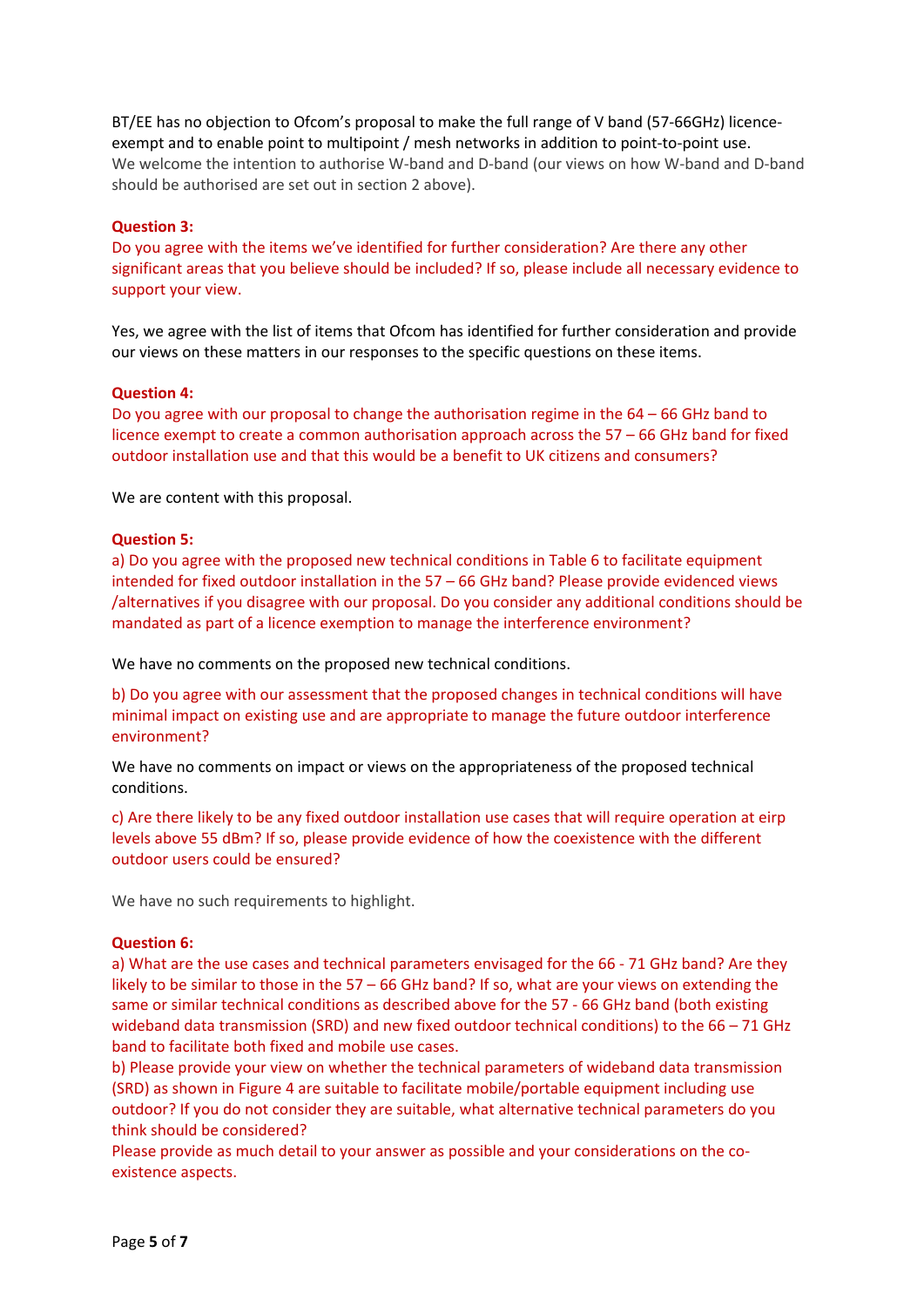We do not yet have firm views on the main use cases or the appropriate technical parameters for the 66 – 71 GHz band, other than agreement that the band should be licence-exempt (consistent with international discussions). In principle we would agree that the technical parameters could be similar to those of either of the adjacent licence-exempt band. We may provide further views at a later stage.

#### **Question 7:**

Do you agree that there is a continued need for future low capacity fixed link applications? If so, please provide information to support your view and what alternatives you would consider appropriate should the upper 1.4 GHz band no longer be available. Please provide clear evidence to support the reasons for your views.

Our use of low capacity fixed link applications has declined and we have in the past experienced interference problems in the 1.4GHz band, leading us to avoid new deployments. We do not presently foresee significant growth in demand for low capacity fixed links. If the 1.4GHz band were to no longer be available we would consider whether use of other bands, including potential new low capacity channels ta 6GHz as mentioned by Ofcom, would be suitable.

#### **Question 8:**

Do you consider there is merit in considering making the bands 52 GHz and 55 GHz available under alternative authorisation approach(es)such as block assignment? If so, what would you consider to be the best approach(es)? Please provide detailed views to support your response.

We don't see any particular benefits to issuing block assignments in this band, and we would prefer that the bands are authorised on a conventional basis with individual links licensed on a first come first served basis.

#### **Question 9:**

Do you think we should review our authorisation approach to any other band used for fixed wireless links?

We have not identified any other fixed link bands for which the authorisation regime should be changed.

#### **Question 10:**

a) How do you envisage W band and D band will be used for mobile backhaul provision and the likely timescales? Please provide as much detail as possible on deployment scenarios and whether this would include indoor use. Are there any other types of applications (other than mobile backhaul) that could be suited for these bands?

As set out in section 2 above, we consider that both these bands would be an important resource to facilitate 5G network deployments where high density of cells may need to be deployed in rapid timescales with extremely high bandwidth requirements. We envisage such deployments would be primarily outdoor use.

b) What are your views on the most appropriate authorisation approach for the W and D bands? Please provide as much detail and technical evidence as possible in your answer.

We set out our views on this question in section 2 above. For W-band we believe that this will be a likely expansion band for the fully licensed part of the E-band. Therefore we propose that a similar licensing regime is applied, and that assignments are granted with an online application system with licences issued on demand. This will support rapid planning and deployment of systems.